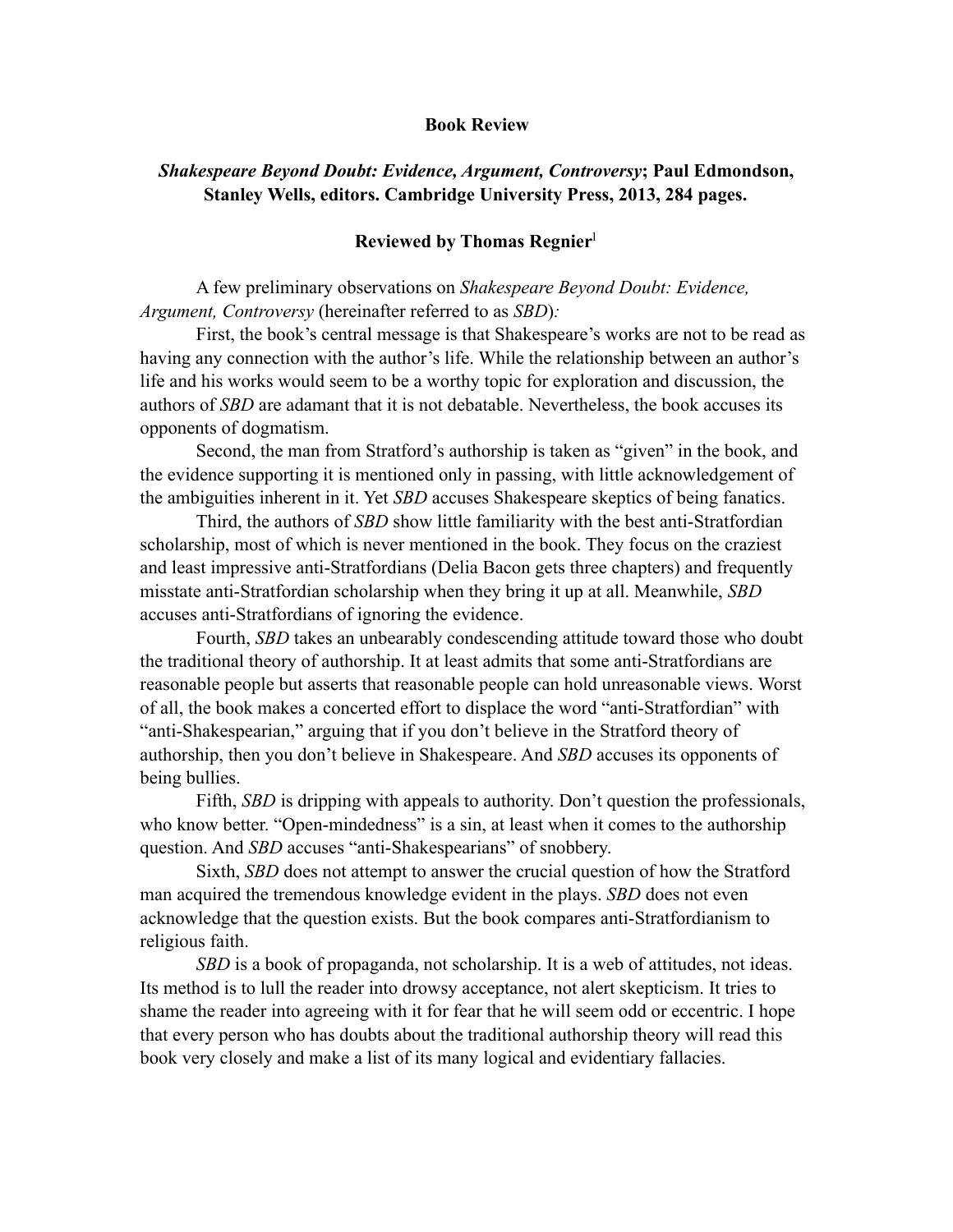# **Literature as Biography?**

Consider the proposition that there was no connection between an author's life and his works, at least in the Elizabethan age. Matt Kubus, echoing James Shapiro, argues in chapter 5 of *SBD* that the problem with reading the works biographically is that it assumes that there is an "inherent connection" between the author and "the content of his works."

Before the Romantic Era, presumably, writers were more self-effacing, much too modest to write about themselves. They wrote more objectively about life, teaching parables about how to live as a member of society: not how to be a rebel, but how to successfully fit in. But is it really all that simple? Did human nature change all of a sudden during the Romantic Era?

I suspect that even before then, writers were expressing themselves, only not so obviously as the Romantics did. Doesn't the fact that a writer chooses to write a certain story tell us something about him as a person? Maybe the story doesn't follow the facts of his life like a thinly disguised autobiography, but a writer tells a story because it speaks to him in some way. Isn't it conceivable that all literary writing is, deep down, selfrevelatory, that authors give themselves away in their writings in ways that they aren't always aware of?

Besides, weren't the seeds of the Romantic Era sown in *Hamlet*? Was there ever a character so aware of his own thoughts, his own struggles? I believe that it is an open question for any author how much and in what ways he reveals himself in his writings. Indeed, it should be a rich area for exploration and discussion. But the Stratfordians have decided to close that door, and the poorer they will all be for it.

## **The Case for Stratford**

Stanley Wells (chapter 7) attempts to bolster the case for the Stratford man by listing every historical reference to "Shakespeare" up to 1642. As Wells admits, however, no reference to "William Shakespeare" before 1623, when the First Folio was published, explicitly identifies the writer with Stratford. All the references to Shakespeare up to that time are references to the written works of "William Shakespeare," whoever that was, but not necessarily to the Stratford man who died in 1616.

Because any evidence linking the works to Stratford is posthumous, Wells argues that we can't refuse to credit posthumous evidence. I agree that we shouldn't refuse *absolutely* to consider posthumous evidence. But while we might place some reliance on it, we are surely justified in giving it less credit than contemporary evidence. In legal terms, I would say that posthumous evidence is admissible, but a jury may be correct in giving it less weight than contemporary evidence. Wells argues that "if we refused to accept posthumous evidence we should have to refuse the evidence that anyone has ever died." This comment is ridiculous. Of course a person cannot report his own death, but evidence does not have to be self-reported to be reliable.

In looking for evidence of the Stratford man as a writer, the testimony of other people is perfectly admissible. But a report right after an incident is more likely to be reliable than a report issued several years later. In the law of evidence, a statement made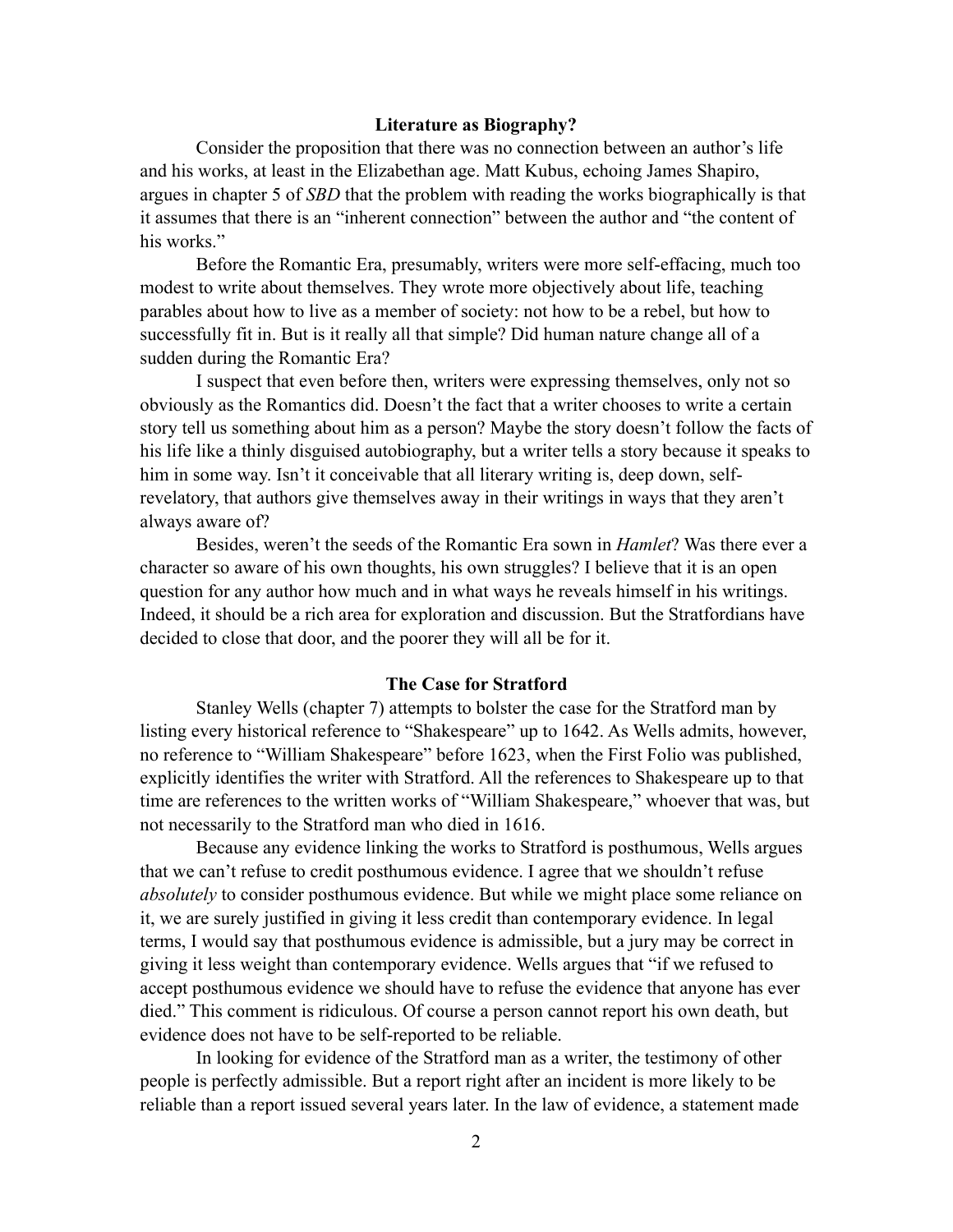at the time of an occurrence is considered more reliable than a statement made long after the event, especially when a motive to fabricate may have arisen between the time of the original incident and the time of the later statement. It is exceedingly odd that no written record clearly links the Stratford man to the works of Shakespeare until seven years after his death, and skeptics are right in seeing that as a weakness in the Stratford theory.

Andrew Hadfield (chapter 6) makes a roundabout attempt to answer Diana Price's thesis in *Shakespeare's Unorthodox Biography* that the Stratford man, unlike all other literary men of his day, left no literary paper trail during his lifetime. While Hadfield never mentions Price, he almost completely concedes her main point by saying, "there are virtually no *literary* remains left behind by Shakespeare outside his published works, and most of the surviving records deal with property and legal disputes" (emphasis added). Hadfield doesn't explain what the "virtually" refers to. He goes on to cloud the issue by pointing out that there are gaps in the historical records of many Elizabethan playwrights: we don't know, for example, specifics about Middleton's religion, Dekker's or Munday's education, or Nashe's date of death. This may be so, but Hadfield evades Price's point that for all of these writers there is contemporary evidence, linked to each man personally, of a *literary* career; for the Stratford man, there is none. This could mean that the evidence is lost, but it could also mean that it never existed. Considering the many anomalies in the existing evidence (none of it linking the Stratford man personally to the plays until seven years after his death), Shakespeare skeptics quite rightfully suggest that something doesn't add up.

In chapter 10, authors Mardock and Rasmussen reveal the astounding discovery that the 31 speaking roles in *Hamlet* can be performed by only 11 actors who play double or triple roles because—get ready for the revelation (sound of trumpets)—certain characters do not appear onstage at the same time! This type of information is so dazzling that James Shapiro even repeats it in his Afterword because it "proves" that Shakespeare had to be a professional man of the theatre. But, realistically, is a playwright who writes a play with 31 characters likely to put them all onstage at the same time? Isn't it possible that an earl who had his own theatre troupe (such as Oxford or Derby) might be aware of some of the practical problems of putting on a play? And the "doubling" revelation certainly does not by itself disqualify Christopher Marlowe as the Bard.

<span id="page-2-0"></span>The general reader may be most impressed by MacDonald P. Jackson's discussion of stylometrics (chapter 9), which "proves" by computer analysis of grammatical patterns and word usage that the Stratford man wrote the vast majority of Shakespeare's plays with a little help from other playwrights of his time. Many readers will readily believe anything a computer tells them, but a computer is only as good as the data and programs that go into it. If the program is flawed, the result will be flawed. Stylometrics, while it uses computers, still has its glitches. How do we know? Different stylometrics analyses come out with different answers as to who collaborated with whom on what, as Ramon Jiménezhas demonstrated.<sup>[2](#page-7-1)</sup> Several years ago, Donald Foster attributed a poem called "A Funeral Elegy for Master William Peter" to William Shakespeare based on a stylometric computer analysis. Later analyses by Gilles Monsarrat and Brian Vickers showed Foster's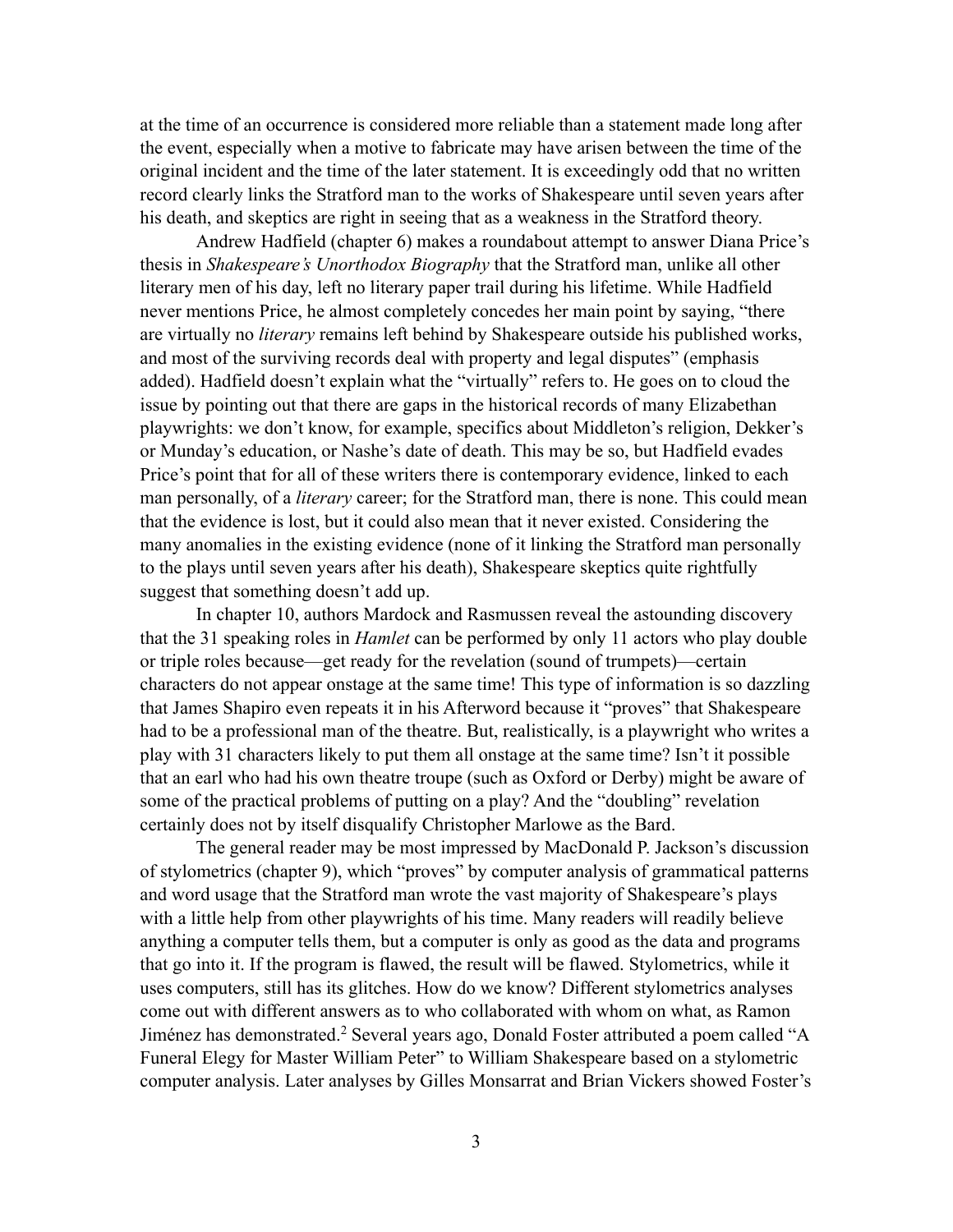attribution to be flawed and that the true author may have been John Ford. Foster admitted his error in 2002.

Besides, the most that stylometric studies show, as Jackson describes them, is that the person who wrote the bulk of the plays sometimes collaborated with others. They cannot prove that that central figure was the Stratford man because there is no known writing unquestionably belonging to the Stratford man to be used as a standard. As Ramon Jiménez has said, stylometric analysis "can never be more than a portion of the evidence needed to [identify the work of an individual author]. External evidence, topical references, and the circumstances and personal experiences of the putative author will remain important factors in any question of authorship." *SBD* urges us not to doubt the Stratford man just because Shakespeare scholars don't always agree among themselves about such matters as who the Bard's collaborators were. Apparently, disagreement is acceptable as long as everyone agrees that the Stratford man was the main author—a premise that *SBD* never questions.

#### **Battling Pygmies, Ignoring Giants**

Stratfordians have always been skilled at the sophistic "straw man" technique of restating one's opponent's argument in its weakest form and then demolishing that argument to make plausible-sounding, but inherently flawed, arguments. Here, they raise this ploy to an art form, usually by attacking the weakest spokespersons for their opponents' views. Their preferred target in *SBD* is Delia Bacon, who wrote an unreadable book about the authorship controversy and later went mad. *SBD* has three whole chapters (1, 2, and 15) mainly devoted to Delia Bacon. While no serious authorship skeptic of the past century relies on Delia Bacon's work, the Stratfordians can't get enough of her. They want to paint all doubters with the same brush as Delia Bacon and make the reader think she is a beacon to other anti-Stratfordians. The book even admits, in a condescending way, that Ms. Bacon was right about a few things, except that she was grievously wrong in thinking that Shakespeare didn't write the plays attributed to him.

The condescension gets even worse. Poor Delia, *SBD* laments, she was denied a university education because she was a woman. Then she wrote a book in which she argued that a powerful woman, Queen Elizabeth, suppressed some brilliant men such as Francis Bacon and Sir Walter Raleigh, who then secretly wrote plays about democratic ideals while hiding their identities behind the name "William Shakespeare." Andrew Murphy (chapter 15) sees through Delia Bacon's narrative, however, and reveals that she was really complaining about how she, as a woman, was suppressed. Ms. Bacon merely reversed the genders in her book and made it about a woman suppressing men, rather than men suppressing women! I am not making this up. Murphy really says this. Murphy even claims that you can't understand Shakespeare from his biography but you can understand Shakespeare doubters from theirs. Apparently, anti-Stratfordians are just working out their inner neuroses by doubting Shakespeare, while the Stratford man wrote impersonally, from his imagination—no sweat, no personal involvement necessary.

But do the Stratfordians address any serious anti-Stratfordian scholarship in *SBD*? Diana Price, Tony Pointon, George Greenwood, Joseph Sobran, Ramon Jiménez, Richard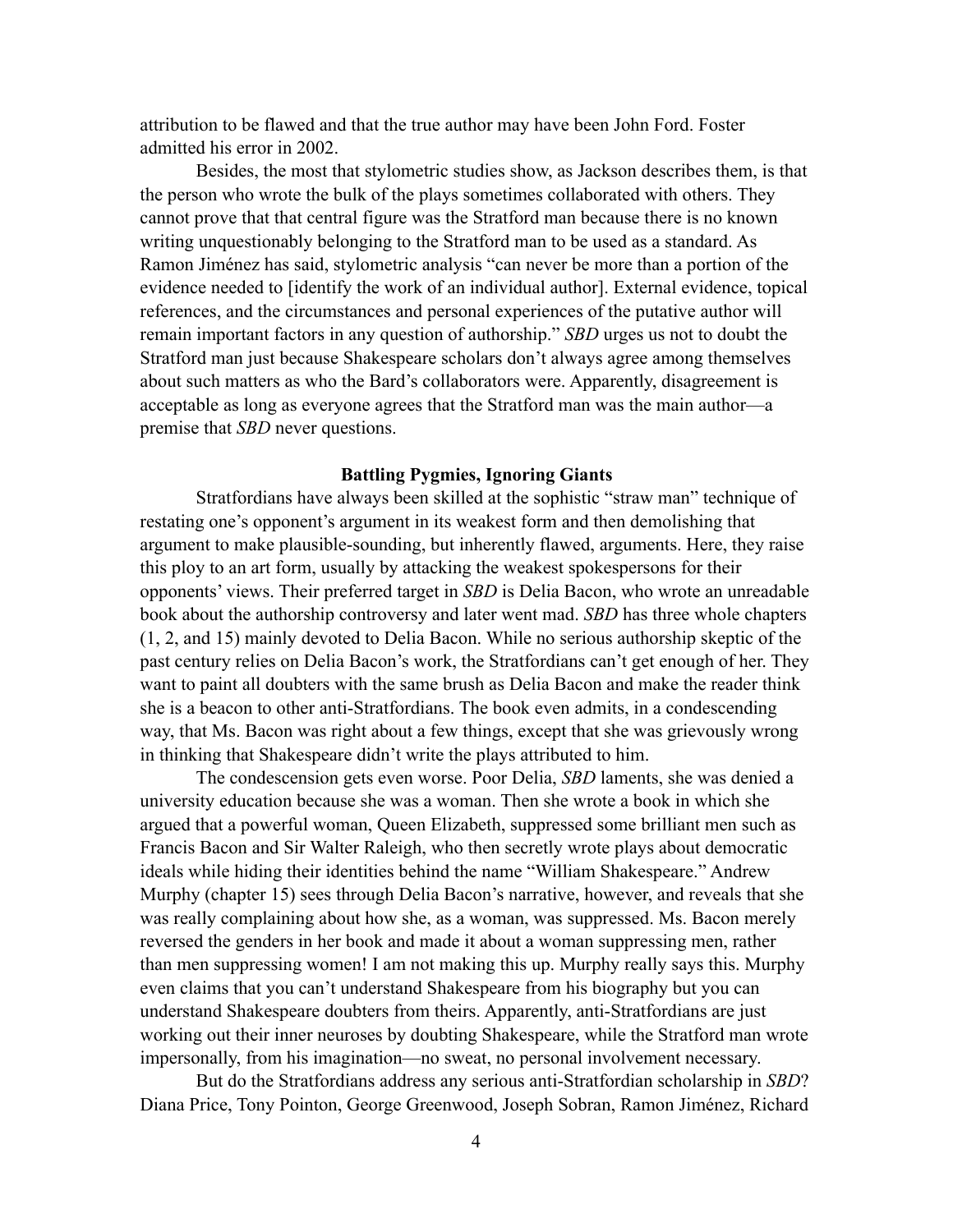Whalen, and Roger Stritmatter, to name just a few, are not mentioned. The Ogburns get a few sentences, but nowhere does *SBD* address the gist of their thesis. Thomas Looney, who first promulgated the theory that Oxford was Shakespeare, also receives several nods along the way, but no one does a serious, thoughtful critique of his method for determining that Oxford was the real Shakespeare.

Charles Nicholl (chapter 3) quotes Looney's contention that the true author of the plays was not "the kind of man we should expect to rise from the lower middle-class population of the towns." Nicholl responds that Looney is wrong because many Elizabethan playwrights sprang from the lower middle-class. But Nicholl takes Looney's comment out of context. What Looney actually said is that Shakespeare's "sympathies, and probably his antecedents, linked him on more closely to the old order than to the new: not the kind of man we should expect to rise from the lower middle-class population of the towns." Nicholl entirely misses Looney's point: Shakespeare's works evince an aristocratic viewpoint that is inconsistent with a lower middle-class upbringing. Looney was speaking about Shakespeare specifically based on the content of his works, not about playwrights in general. This is typical of the failure of the authors of *SBD* to truly engage with and respond to the writings of anti-Stratfordians.

Matt Kubus (chapter 5) argues that the sheer number of candidates destroys the anti-Stratfordian argument and that, mathematically, every time a new candidate is suggested, the probability decreases that it is the true author. If ever there were a facile argument, this is it. If your name is one of many to be drawn at random from a drum in a lottery, then, yes, the more names in the drum, the less likely it is that your name will be chosen. But the authorship question is not about randomly drawing names from a drum. It is about examining the evidence for specific candidates. One should go about this through the standard scientific method, which Kubus describes as starting with a hypothesis, analyzing the data, and making a logical conclusion based on the facts. Once one actually does that, however, the number of serious candidates dwindles to a precious few.

In line with the *modus operandi* of *SBD*, Kubus examines only bad examples of anti-Stratfordian "research," such as wacky cryptogram theories and some pathetically stupid blogger he finds on the web, and then argues that alternative candidate theories are all the same. Again, this shows the lack of care and critical attention that the authors of *SBD* have paid to the arguments of the better anti-Stratfordian scholars.

Indeed, "misdirection," of the kind that a pickpocket uses to take your attention off his hand while he steals your wallet, abounds in this book. It spends an inordinate amount of time on subjects that have nothing to do with serious authorship evidence or scholarship, including one chapter (16) on *fictional* treatments of the authorship question and another chapter (18) on the film *Anonymous*. Again, it's all part of a not-so-subtle attempt to leave the reader with the impression that all anti-Stratfordian writings are fictional and that the scenarios put forth in films and novels are exactly the ones believed by all anti-Stratfordians.

Douglas M. Lanier says of *Anonymous* that its "claim to historical authenticity is crucial to its case for Oxford as the true author of Shakespeare's plays." To knowledgeable Oxfordians, who were more adept than anyone else in pointing out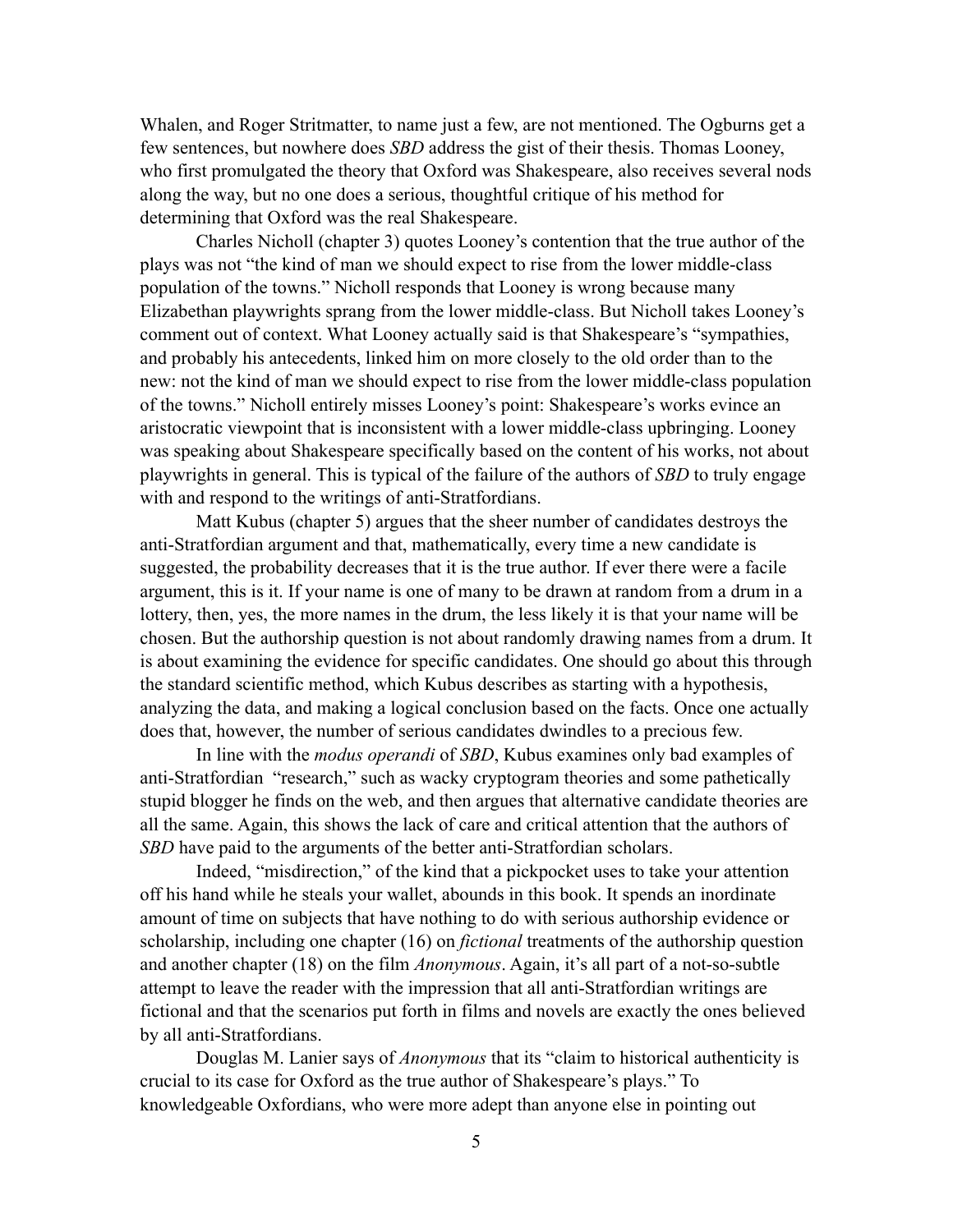historical inaccuracies in the film, this is a howler. Oxfordians saw *Anonymous* as merely a fiction that melded historical fact with fantasy. Yet Lanier would try to pawn off this film as the summit of anti-Stratfordian thinking. With Lanier, as with most of the authors of *SBD*, it is difficult to tell if he has simply never read any serious anti-Stratfordian scholarship or if he is purposely trying to throw the reader off the scent. I suspect that he has never read us. Many Stratfordians are probably wary of reading their adversaries' works for fear of being seduced by the sirens' song.

## **Kinder, Gentler Stratfordians**

Stuart Hampton-Reeves in chapter 17 departs from the recent Stratfordian strategy of labeling all doubters as crackpots or mentally deranged. He appears as kinder, gentler, and less fanatical, admitting that it is no longer possible to dismiss anti-Stratfordians as "ill-informed cranks." He understands that reasonable people can hold unreasonable opinions.

Except that the book doesn't call doubters "anti-Stratfordians." Instead, it calls them "anti-*Shakespearians*." As Edmondson and Wells explain in their introduction, the authors employ that word because "anti-Stratfordian . . . allows the work attributed to Shakespeare to be separated from the social and cultural context of its author." How's that for circular reasoning? We cannot doubt that the Stratford man was Shakespeare because we know that Shakespeare was from Stratford. According to *SBD*, to speak of "anti-Stratfordians" would be wrong because "to deny Shakespeare of Stratford's connection to the work attributed to him is to deny the essence of, in part, what made that work possible."

<span id="page-5-0"></span>Got that? Shakespeare just wouldn't have been Shakespeare without Stratford. So, if you're against Stratford, you must be against Shakespeare. Or something like that. I guess this means that clues of a Stratfordian life are all over the plays and that's how we know the man from Stratford wrote them. Not that we read the works biographically, mind you. *SBD* is very clear about that. But, still, the works are full of Stratfordian words and references, as David Kathman argues in chapter 11, apparently oblivious of Michael Egan'sdevastating rebuttal in 2011 to similar claims by Kathman.<sup>[3](#page-7-2)</sup> Undaunted, Kathman says that words like "ballow" and "mobbled" are unique to Warwickshire, despite Egan's having explained that the words were either from other places or were simply misreadings. As Egan pointed out, the Oxford Companion to Shakespeare (of which Stanley Wells is an editor) notes that "It is somewhat strange that Shakespeare did not . . . exploit his Warwickshire accent, since he was happy enough to represent, in phonetic spelling, the non-standard English of French and Welsh speakers, and the national dialects of Scotland and Ireland." Kathman does admit that the alleged presence of Warwickshire words in the plays "doesn't prove anything." At least he's right about something.

Kathman's big point, however, is that Stratford was not a cultural backwater, but had many educated, cultured people. Some of the evidence for this is that many Stratfordians left long lists of book bequests in their wills. Kathman passes over in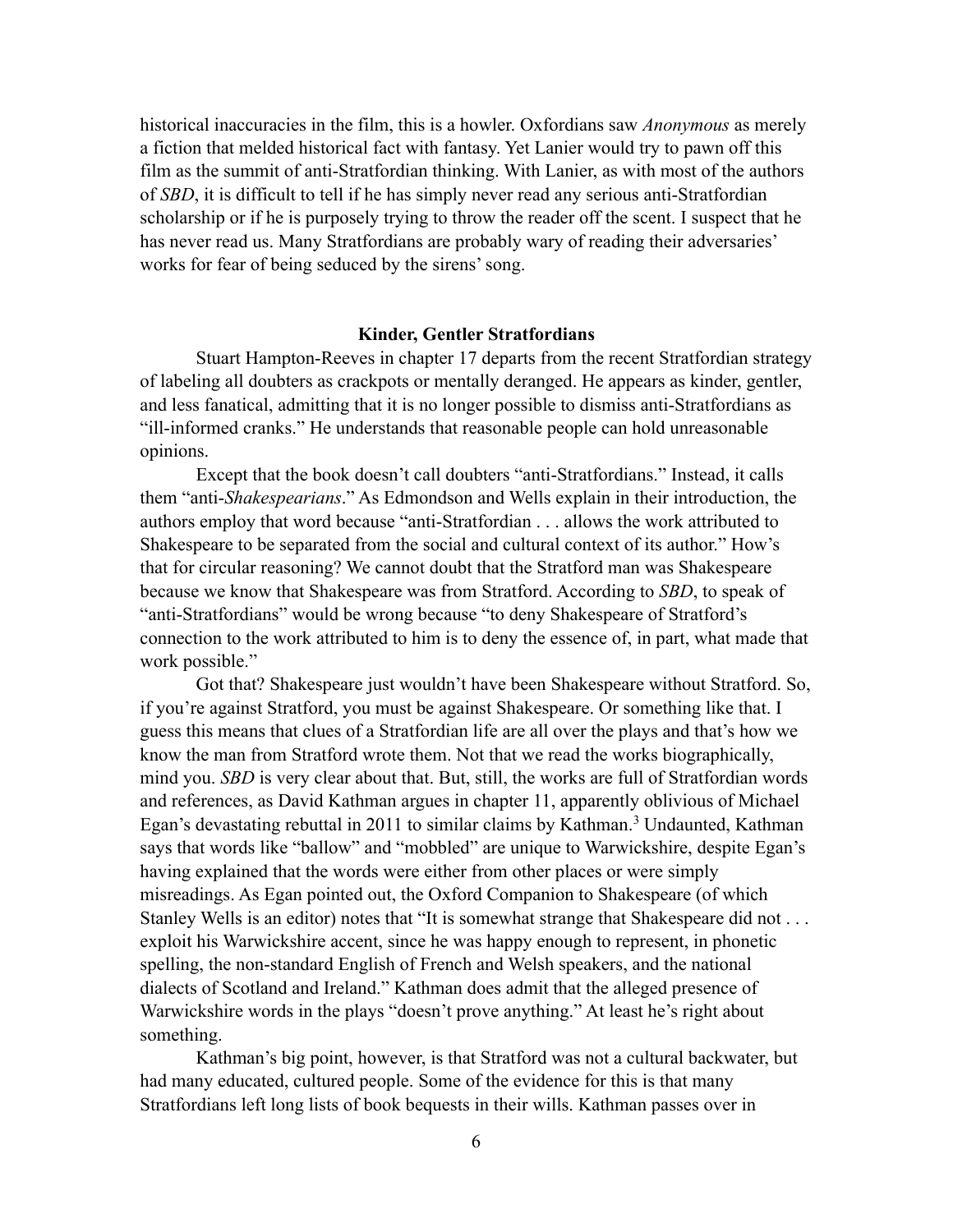silence the anomaly that Shakspere mentioned no books in *his* will. Shakspere's friends, such as Richard Quiney, Thomas Greene, and Thomas Russell, all left documentary paper trails showing that they were literate and educated. To Shakspere, however, as Kathman admits, "No specific surviving books can be traced." Right again. It's strange how all the evidence of Shakspere's purported education vanished while that of his friends didn't.

And by the way, *SBD* hardly ever uses any other spelling than "Shakespeare" to refer to the Stratford man. When it does mention another spelling, such as "Shakspere," it is for the purpose of showing how those bad old "anti-Shakespearians" are always trying to denigrate good old Will by misspelling his name, making it seem as if he was a different person than the one who wrote the plays under the name "Shakespeare." The purpose of this tactic is to make the reader come away thinking that the Stratford man always spelled his name "Shakespeare," the way it was spelled in the plays, when in fact there is no record that the Stratford man *ever* spelled it that way.

#### **Don't Question Authority**

The Declaration of Reasonable Doubt is derided in *SBD* as a declaration of faith, and also a declaration of loss of faith—faith in Shakespeare! Hampton-Reeves notes that the Shakespeare Authorship Coalition criticized James Shapiro for not engaging with the Declaration's arguments and then states that he will also disappoint readers by not offering a point-by-point rebuttal. But if these people won't, then who will? *SBD* has it backwards about who is operating on faith. Its authors believe that they are the high priests and we have "lost the faith" by failing to believe their self-evidently correct interpretation of the sacred texts.

Paul Edmondson's closing chapter (19) is particularly repugnant when it questions how anyone can be open-minded "given the positive historical evidence in Shakespeare's favour." He says that "open-mindedness" is merely a rhetorical maneuver and should be allowed only after the evidence for Shakespeare has been disproven, not (as Edmondson says) "merely ignored." "There is, too," says Edmondson, "the loaded assumption that even though one may lack the necessary knowledge and expertise, it is always acceptable to challenge or contradict a knowledgeable and expert authority. It is not." This is probably the least subtle of the many appeals to authority that pervade the book. Edmondson also compares anti-Stratfordians to bullies. Near the end, he says, "One likes to think that if there were any actual evidence that Shakespeare did not write the plays and poems attributed to him, then it would be Shakespeare scholars themselves who would discover and propagate it in their quest to know as much as possible about him." And may the fox guard the henhouse!

# **Shakespeare's Knowledge**

Finally, *SBD* completely ducks (by never mentioning) the question of how the Stratford man acquired the vast knowledge of law, medicine, Italy, and a great many other subjects that is evident in the plays. In 1942, Paul Clarkson and Clyde Warren noted that: "Books by the score have been written to demonstrate [Shakespeare's] intimate and all pervading knowledge of such diverse subjects as angling, hunting, falconry, and